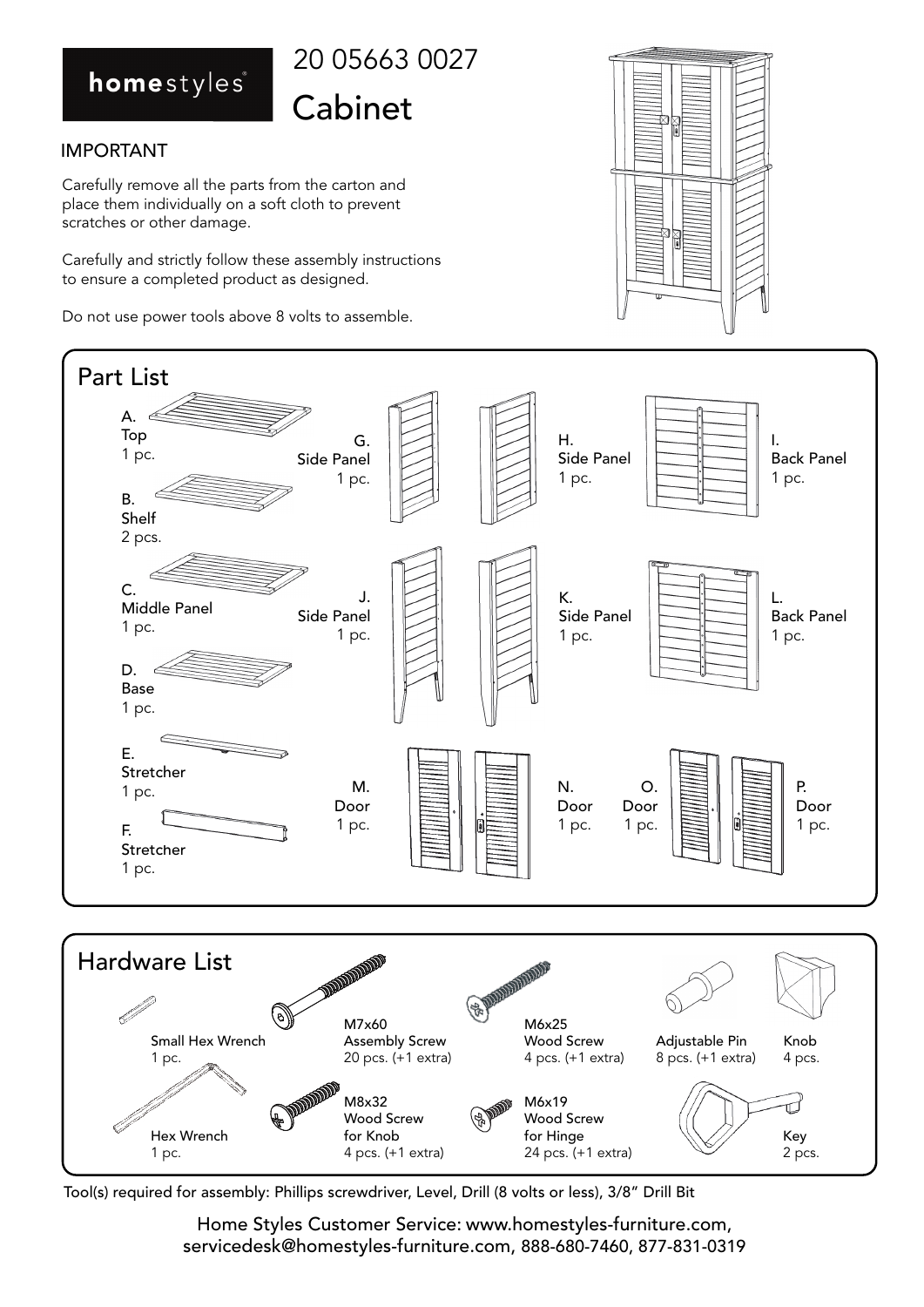## Assembly Instructions 2/6

#### IMPORTANT

- Use a soft cloth between these parts and the floor. -
- Do not use power tools above 8 volts to assemble. -
- Do not tighten all the bolts until each part is properly assembled.
- The unit must be level to work properly. Use the included adjustable levelers to level. -
- Keep Hex Wrench as the bolts may need to be tightened in future.



Attach Side Panel (K) to unit with Assembly Screws.



#### Attach Back Panel (I) to Side Panels (G) and (H) with Assembly Screws.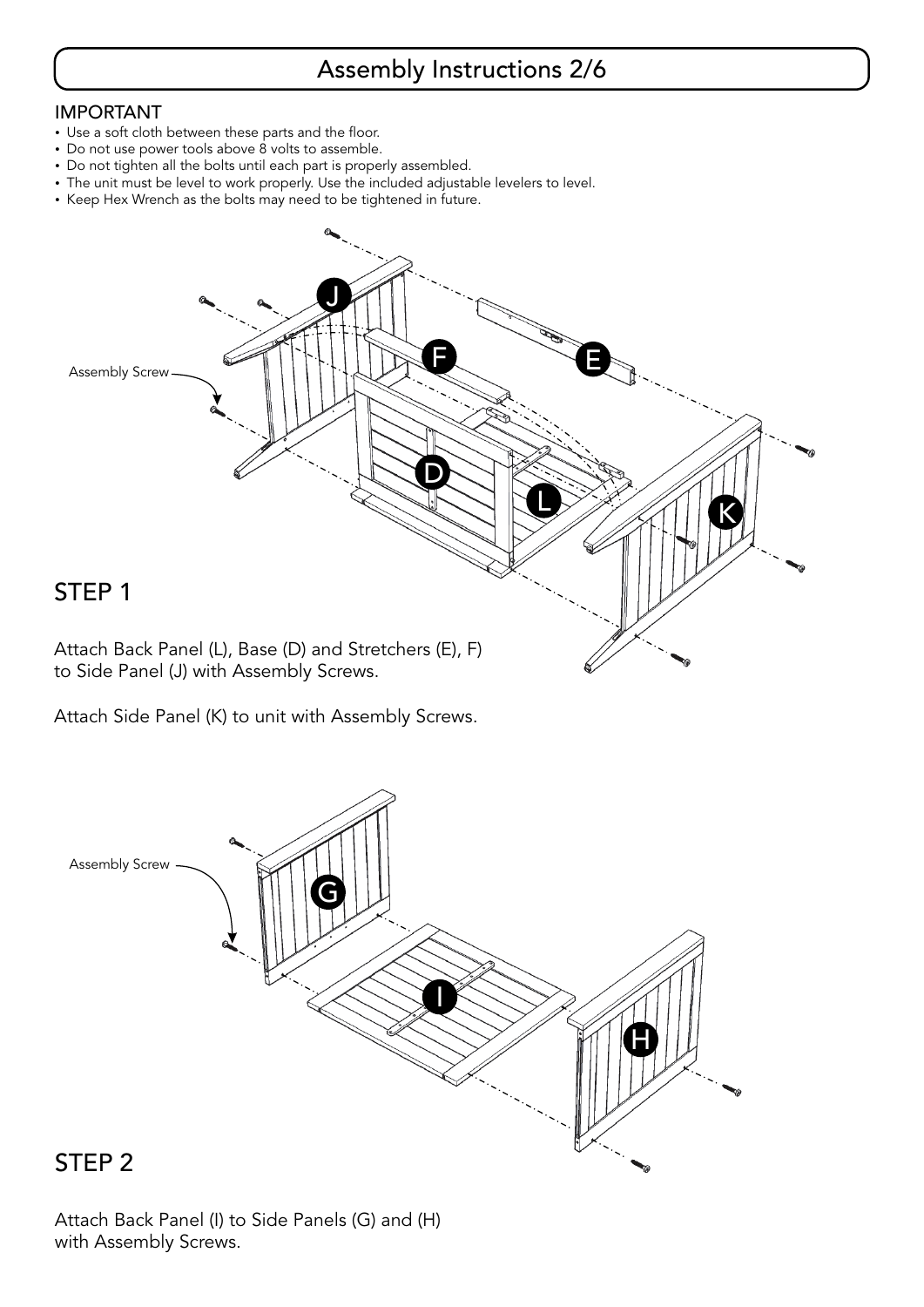## Assembly Instructions 3/6

STEP 3



## STEP 4

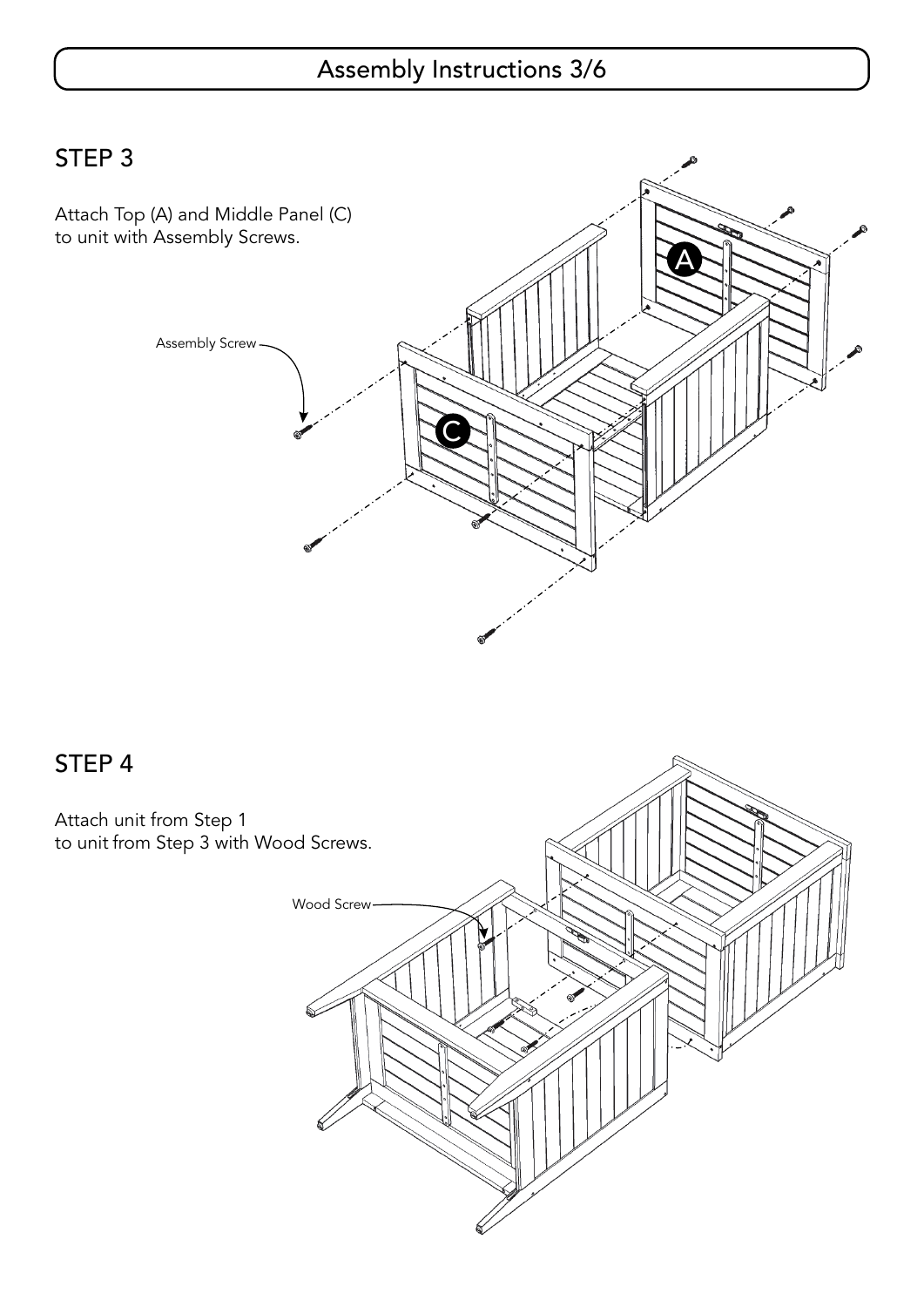## Assembly Instructions 4/6



## STEP 5

Turn unit to its upright position.

Insert Adjustable Pins into side panels at desired level. (See Figure 1)

Place Shelves (B) into position.

Attach Doors (M), (N), (O) and (P) to unit with Wood Screws for Hinge. (See Figure 2)

Attach Knobs to Doors (M), (N), (O) and (P) with Wood Screws for Knob. (See Figure 3)

Lift door catch up then turn left to lock door and turn right then pull down to unlock. (See Figures 4, 5)

Turn Key counter clockwise to lock door and clockwise to unlock. (See Figure 6)

Level unit by adjusting the adjustable levelers on bottom of unit. (See Figure 7)





Figure 4 Figure 5



Figure 6 Figure 7

Figure 3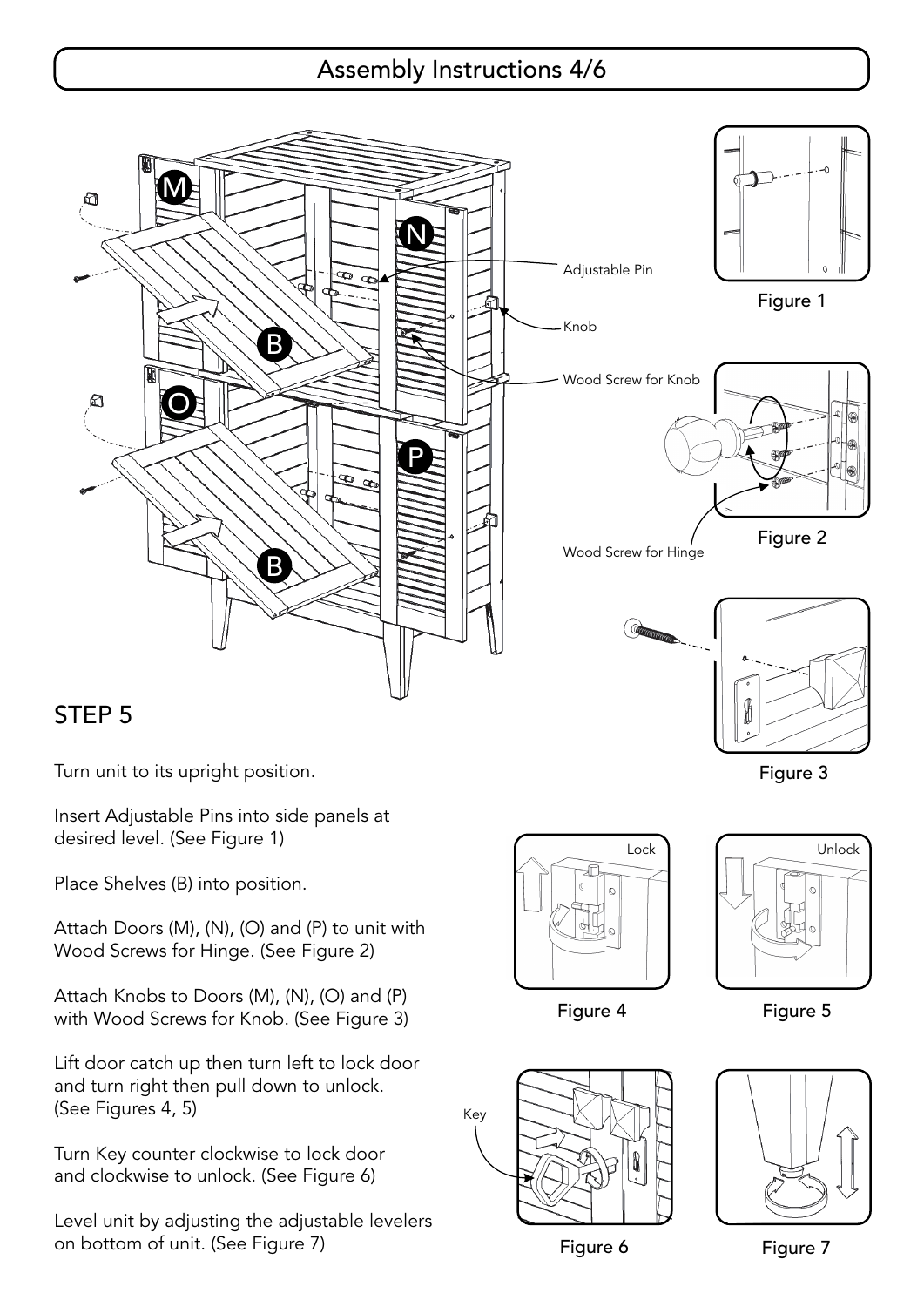## Assembly Instructions 5/6

#### IMPORTANT

- To help reduce the risk of the unit tipping over, the Tipover Restraint must be installed following these instructions exactly.

## STEP 6

Place unit at desired location.

Drill a 3/8" hole in wall in-line with the pre-drilled hole at top of unit.

Move unit.

Insert Anchor into the wall hole and attach Bracket with Wall Screw.

Attach Bracket at pre-drilled hole at top of unit with Wood Screw.

Move unit back into place.

Slide Tipover Restraint through Bracket on wall and Bracket on unit. (See Figure 8)

Put tie end of Tipover Restraint into lock end of Tipover Restraint and pull until tight.



Figure 8

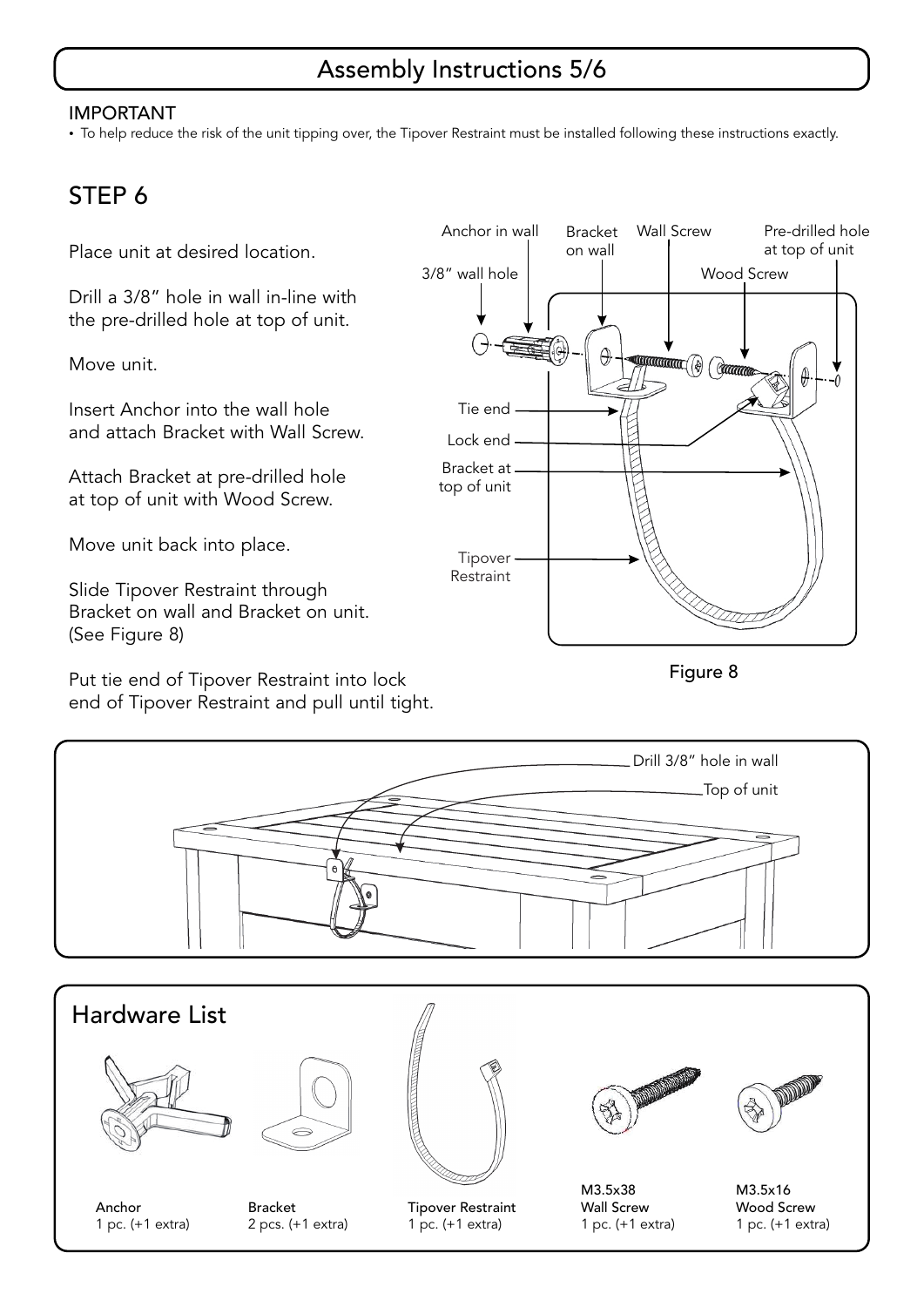## Assembly Instructions 6/6

#### IMPORTANT

- If magnetic door catches are too strong and door is difficult to open, magnetic power can be reduced and door made easier to open by doing the following: